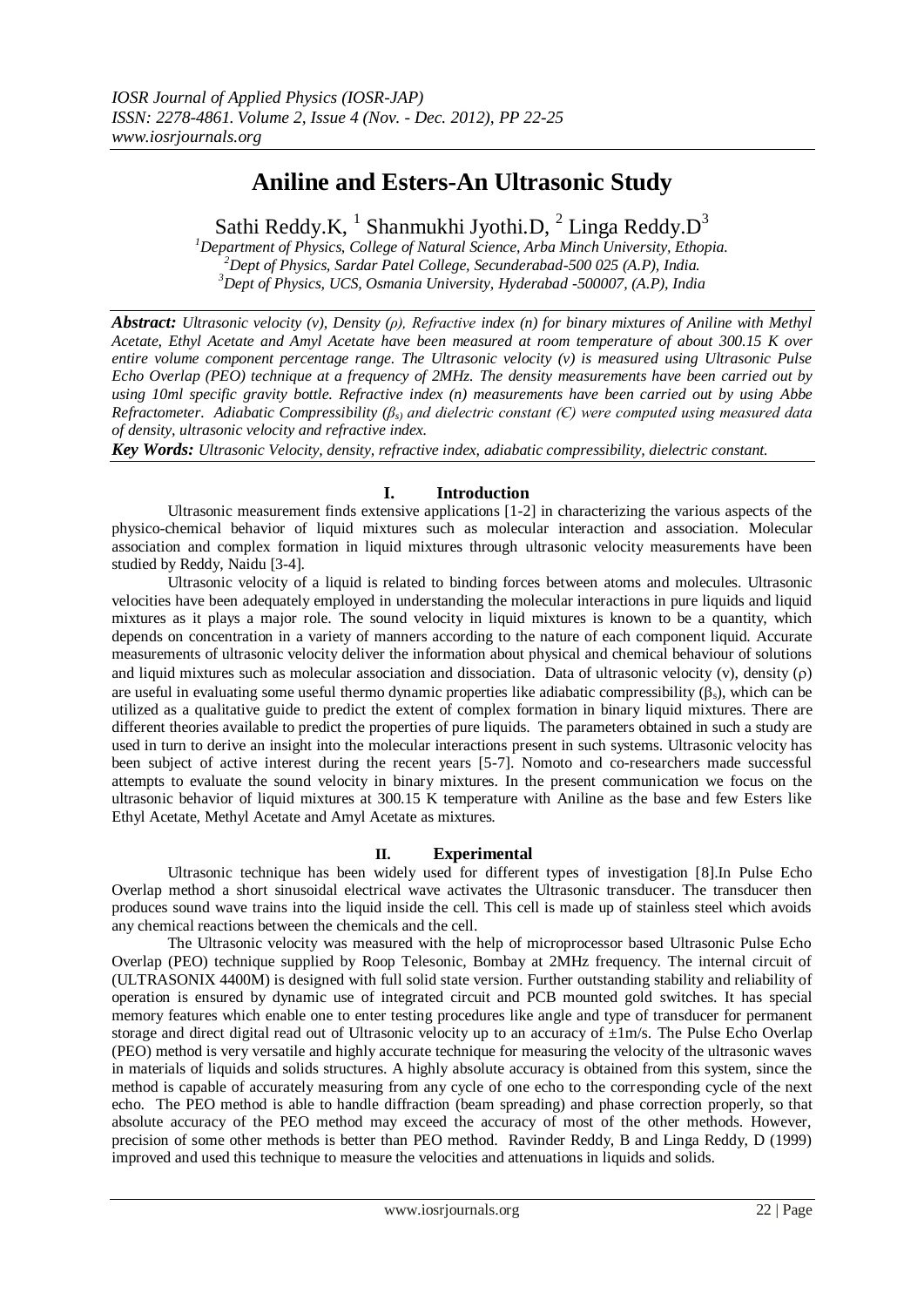The PEO method may operate either with transducer bonded to the specimen or directly with RF bursts. On the negative side, because of transducer effects, the leading cycles of successive echoes are attenuated and trailing cycles are burst up, so that great care has to be taken to obtain proper cycle for cycle match. The phase correction and identification of cycles are to be taken properly which is mentioned in Pulse Superposition technique.

The densities of all the mixtures have been determined with 10ml. specific gravity bottle and mass (m) of a given volume of the liquid is determined by using a single pan opto-electrical balance. The results of the densities are accurate to  $\pm 0.5\%$ . The refractive index (n) of the mixture has been determined using an Abbe Refractometer (Model SER no.86002, Advanced Research Instruments Company, New Delhi) with an accuracy of  $\pm 0.2$ %.

#### **III. Results And Discussion**

Ultrasonic velocity decrease in Aniline-Methyl Acetate, Aniline-Ethyl Acetate, Aniline-Amyl Acetate (Table-1).Ultrasonic velocity is larger in Aniline-Amyl Acetate the reason being that Amyl Acetate is more alcoholic. Aniline is a basic component and possesses less number of H<sup>+</sup> ions which causes for freer movement of Ultrasonic waves through the medium. Therefore Ultrasonic velocity increases with respect to the increase in Aniline concentration. The density values decrease with respect to the increase in Ester concentration in all the systems. The density values are lesser in Aniline-Amyl Acetate system and larger in Aniline-Methyl Acetate system. The order of densities is Amyl Acetate < Ethyl Acetate < Methyl Acetate.

The primary effect of dissolving an electrolyte is to lower the compressibility of the solvent. This lowering is attributed to the influence of the electrostatic field of the ion on the surrounding solvent molecules and thus the total internal pressure increases and the solution becomes harder to compress.

The hydrogen bonding in Esters makes Esters as solvents. Esters are miscible in Aniline because of the accepting nature of  $H^+$  bonds. A correlation of ultrasonic velocity (v) with dielectric constant indicates that there is a decrease in dielectric constant with increase in ultrasonic velocity (v). The more polar is the medium larger is the ultrasonic velocity and hence dielectric constant is larger.

The Adiabatic compressibility  $(\beta_s)$  is calculated using the formula

$$
\beta_s = 1/v^2 \rho
$$

The Adiabatic compressibility  $(\beta_s)$  depends on the interaction between the molecules since work has to be done against the repulsive forces between the molecules during the compression of the liquids. The decrease in adiabatic compressibility may be due to the fact that in solution the ions are surrounded by a layer of solvent molecules firmly bound to and oriented towards the ions.

The orientation of the solvent molecules around the ions may be due to the influence of the electro static field of the ions and results in an internal pressure and in a lowering of adiabatic compressibility of the solution.ie. solution becomes much harder to compress which is in tune with Sathi Reddy et al. Thus the adiabatic compressibility lowering is caused by an electrolyte at a particular temperature and the concentration is dependent on the ionic strength of the solution. Similar results have been obtained for alkali halides [9-12] mixtures.

The refractive index (n) decrease with increase in Ester concentration and these are reported in tables 1, 2, 3.which shows that Amyl Acetate>Ethyl Acetate>Methyl Acetate.Fig.2 show variation of density of alcohols and is in good agreement with the theory postulated by Rajagopalan [13-16].

The macro dielectric constant  $(D=C)$  is calculated using the formula which is derived from Maxwell's theory of Electromagnetism

 $D = \sqrt{n}$ 

#### **IV. Conclusions**

Thermo dynamical and optical studies are carried out apart from ultrasonic studies on Methyl Acetate, Ethyl Acetate, and Amyl Acetate with Aniline over entire volume component percentage range. It is found that Ultrasonic velocity increases with increase in Ester concentration. Refractive index decreases with increase in concentration of Esters.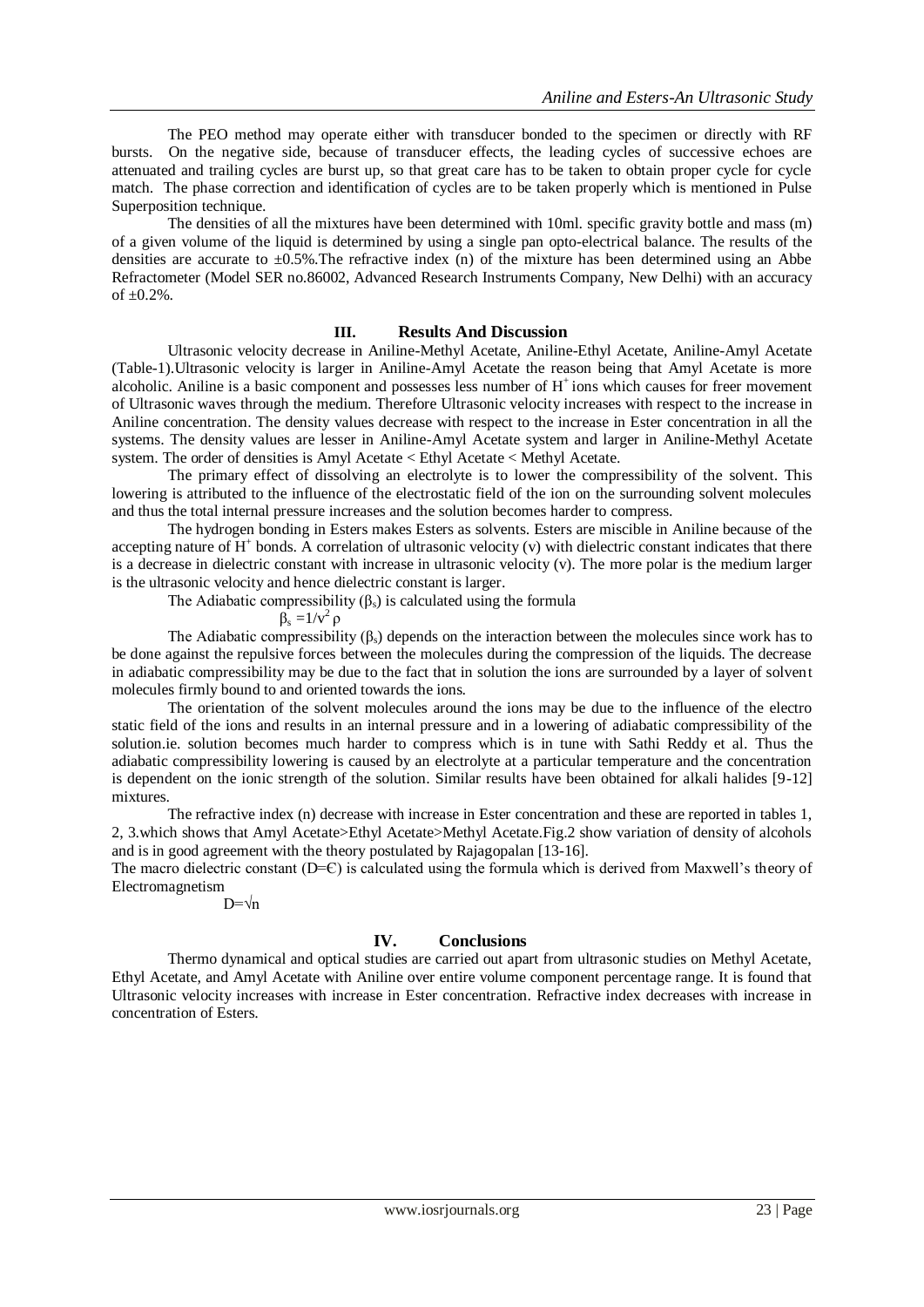| Volume Component<br>Percentage |         | Ultrasonic<br>Velocity | Density                                 | Adiabatic<br>compressibility                             | Refractive<br>index | Macro<br>dielectric |
|--------------------------------|---------|------------------------|-----------------------------------------|----------------------------------------------------------|---------------------|---------------------|
| Aniline                        | Methyl  | (v)                    | $(\rho)$<br>$10^{-3}$ kg/m <sup>3</sup> | $(\beta_s)$<br>$10^{-10}$ m <sup>2</sup> N <sup>-1</sup> | (n)                 | constant            |
|                                | Acetate | m/s                    |                                         |                                                          |                     | (E)                 |
| 90                             | 10      | 1502                   | 1.0182                                  | 4.354                                                    | 1.515               | 1.2308              |
| 80                             | 20      | 1439                   | 1.0068                                  | 4.799                                                    | 1.509               | 1.2284              |
| 70                             | 30      | 1407                   | 1.0053                                  | 5.026                                                    | 1.503               | 1.2259              |
| 60                             | 40      | 1370                   | 0.9962                                  | 5.335                                                    | 1.486               | 1.219               |
| 50                             | 50      | 1327                   | 0.9820                                  | 5.765                                                    | 1.483               | 1.2177              |
| 40                             | 60      | 1285                   | 0.9784                                  | 6.171                                                    | 1.468               | 1.219               |
| 30                             | 70      | 1240                   | 0.9718                                  | 6.692                                                    | 1.450               | 1.2041              |
| 20                             | 80      | 1200                   | 0.9521                                  | 7.235                                                    | 1.414               | 1.1891              |
| 10                             | 90      | 1150                   | 0.9450                                  | 7.935                                                    | 1.365               | 1.1811              |

Table (1) Ultrasonic velocity (v), density (ρ), adiabatic compressibility (βs), Refractive index (n), Macro dielectric constant  $(\epsilon)$  of Binary mixture of Aniline in Methyl Acetate at 300.15 K

Table (2) Ultrasonic velocity (v), density (ρ), adiabatic compressibility (βs), Refractive index (n), Macro dielectric constant (Є) of Binary mixture of Aniline in Ethyl Acetate at 300.15 K

| Volume Component<br>Percentage |               | Ultrasonic | Density   | Adiabatic                           | Refractive   | Macro      |
|--------------------------------|---------------|------------|-----------|-------------------------------------|--------------|------------|
|                                |               | Velocity   | $(\rho)$  | compressibility                     | index<br>(n) | dielectric |
| Aniline                        | Ethyl Acetate | (v)        | $10^{-}$  | $(\beta_{s})$                       |              | constant   |
|                                |               | m/s        | $3kg/m^3$ | $10^{-10}$ m $^{2}$ N <sup>-1</sup> |              | (E)        |
| 90                             | 10            | 1502       | 1.0095    | 4.391                               | 1.576        | 1.2503     |
| 80                             | 20            | 1457       | 1.0017    | 4.704                               | 1.545        | 1.2429     |
| 70                             | 30            | 1412       | 0.9905    | 5.064                               | 1.543        | 1.2421     |
| 60                             | 40            | 1373       | 0.9879    | 5.371                               | 1.514        | 1.2325     |
| 50                             | 50            | 1329       | 0.9853    | 5.748                               | 1.501        | 1.228      |
| 40                             | 60            | 1288       | 0.9717    | 6.206                               | 1.486        | 1.2108     |
| 30                             | 70            | 1244       | 0.9489    | 6.812                               | 1.478        | 1.2105     |
| 20                             | 80            | 1203       | 0.9289    | 7.441                               | 1.464        | 1.184      |
| 10                             | 90            | 1153       | 0.9243    | 8.143                               | 1.395        | 1.171      |

Table (3) Ultrasonic velocity (v), density (ρ), adiabatic compressibility (βs), Refractive index (n), Macro dielectric constant (C) of Binary mixture of Aniline in Amyl Acetate at 300.15 K

| Volume Component<br>Percentage                     |                                                    | Ultrasonic                                                           | Density                                                                                | Adiabatic                                                                     | Refractive                                                                    | Macro                                                                                 |
|----------------------------------------------------|----------------------------------------------------|----------------------------------------------------------------------|----------------------------------------------------------------------------------------|-------------------------------------------------------------------------------|-------------------------------------------------------------------------------|---------------------------------------------------------------------------------------|
| Aniline                                            | Amyl Acetate                                       | Velocity<br>(v)<br>m/s                                               | $(\rho)$<br>10<br>$3kg/m^3$                                                            | compressibility<br>$(\beta_s)$<br>$10^{-10}$ m $^{2}N^{-1}$                   | index<br>(n)                                                                  | dielectric<br>constant<br>(E)                                                         |
| 90<br>80<br>70<br>60<br>50<br>40<br>30<br>20<br>10 | 10<br>20<br>30<br>40<br>50<br>60<br>70<br>80<br>90 | 1504<br>1460<br>1417<br>1390<br>1348<br>1301<br>1278<br>1240<br>1203 | 1.0142<br>1.0097<br>0.9781<br>0.9641<br>0.9520<br>0.9423<br>0.9208<br>0.9023<br>0.8906 | 4.359<br>4.649<br>5.095<br>5.368<br>5.782<br>6.274<br>6.346<br>7.164<br>7.761 | 1.573<br>1.554<br>1.548<br>1.520<br>1.509<br>1.497<br>1.483<br>1.462<br>1.414 | 1.2541<br>1.2465<br>1.2441<br>1.2328<br>1.2284<br>1.2235<br>1.2177<br>1.191<br>1.1891 |